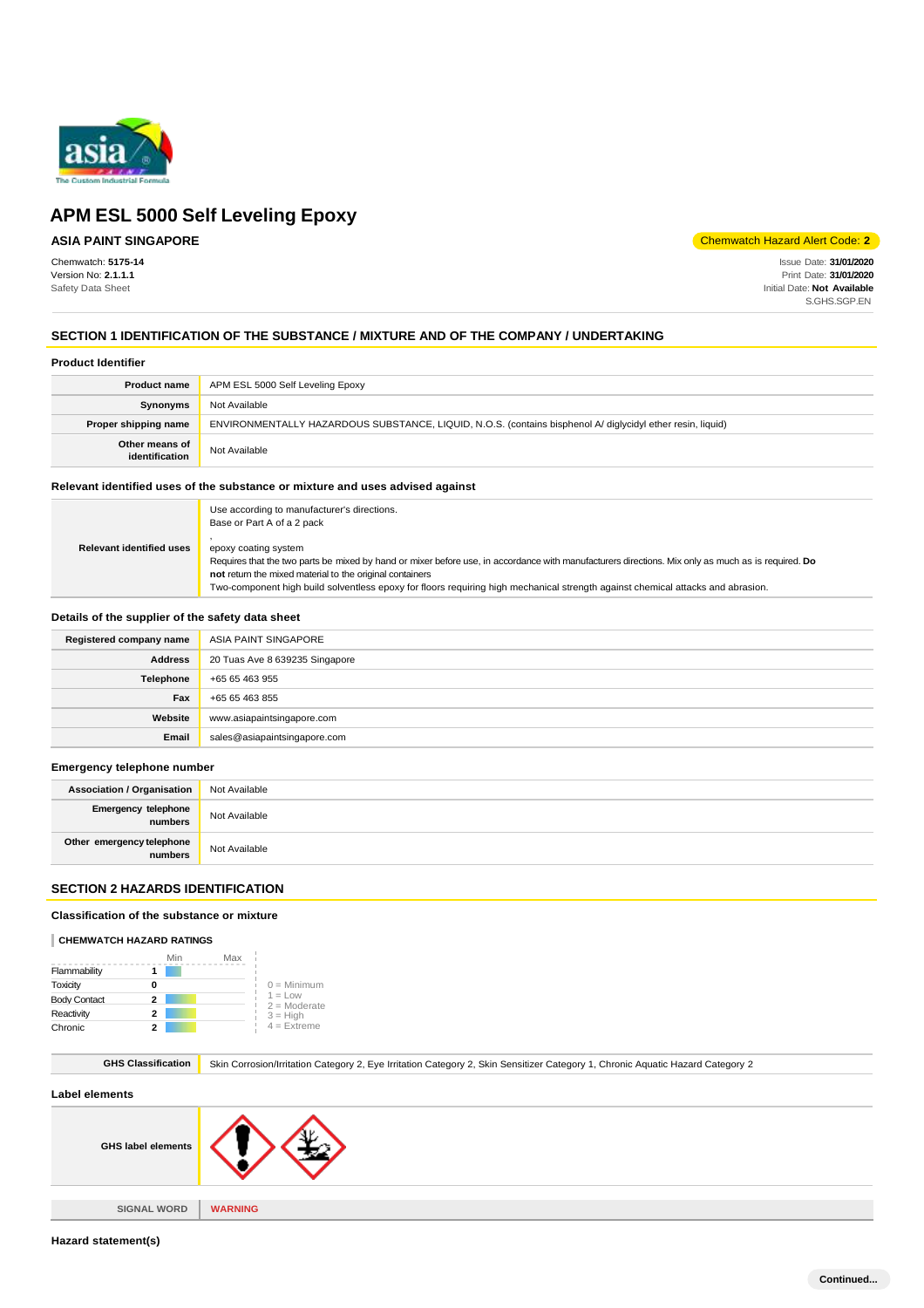| H315        | Causes skin irritation                          |
|-------------|-------------------------------------------------|
| H319        | Causes serious eye irritation                   |
| <b>H317</b> | May cause an allergic skin reaction             |
| H411        | Toxic to aquatic life with long lasting effects |
|             |                                                 |

### **Precautionary statement(s) Prevention**

| P280 | Wear protective gloves/protective clothing/eye protection/face protection. |
|------|----------------------------------------------------------------------------|
| P261 | Avoid breathing dust/fume/gas/mist/vapours/spray.                          |
| P273 | Avoid release to the environment.                                          |
| P272 | Contaminated work clothing should not be allowed out of the workplace.     |

#### **Precautionary statement(s) Response**

| P302+P352      | IF ON SKIN: Wash with plenty of water and soap                                                                                   |
|----------------|----------------------------------------------------------------------------------------------------------------------------------|
| P305+P351+P338 | IF IN EYES: Rinse cautiously with water for several minutes. Remove contact lenses, if present and easy to do. Continue rinsing. |
| P333+P313      | If skin irritation or rash occurs: Get medical advice/attention.                                                                 |
| P337+P313      | If eye irritation persists: Get medical advice/attention.                                                                        |
| P362+P364      | Take off contaminated clothing and wash it before reuse.                                                                         |
| P391           | Collect spillage.                                                                                                                |

#### **Precautionary statement(s) Storage**

**Precautionary statement(s) Disposal**

**P501** Dispose of contents/container to authorised chemical landfill or if organic to high temperature incineration

### **SECTION 3 COMPOSITION / INFORMATION ON INGREDIENTS**

#### **Substances**

See section below for composition of Mixtures

#### **Mixtures**

| <b>CAS No</b><br>___ | % <b>Tweight1</b> | Name                                    |
|----------------------|-------------------|-----------------------------------------|
| 38-38-6              | >60               | . liauid<br>resin<br>' dialvcidyl ether |

### **SECTION 4 FIRST AID MEASURES**

#### **Description of first aid measures**

| <b>Eye Contact</b>  | If this product comes in contact with the eyes:<br>Wash out immediately with fresh running water.<br>Ensure complete irrigation of the eye by keeping eyelids apart and away from eye and moving the eyelids by occasionally lifting the upper and lower lids.<br>Seek medical attention without delay; if pain persists or recurs seek medical attention.<br>Removal of contact lenses after an eye injury should only be undertaken by skilled personnel. |
|---------------------|-------------------------------------------------------------------------------------------------------------------------------------------------------------------------------------------------------------------------------------------------------------------------------------------------------------------------------------------------------------------------------------------------------------------------------------------------------------|
| <b>Skin Contact</b> | If skin contact occurs:<br>Immediately remove all contaminated clothing, including footwear.<br>Flush skin and hair with running water (and soap if available).<br>Seek medical attention in event of irritation.                                                                                                                                                                                                                                           |
| Inhalation          | If fumes, aerosols or combustion products are inhaled remove from contaminated area.<br>Other measures are usually unnecessary.                                                                                                                                                                                                                                                                                                                             |
| Ingestion           | Immediately give a glass of water.<br>First aid is not generally required. If in doubt, contact a Poisons Information Centre or a doctor.                                                                                                                                                                                                                                                                                                                   |

### **Indication of any immediate medical attention and special treatment needed**

Treat symptomatically.

### **SECTION 5 FIREFIGHTING MEASURES**

### **Extinguishing media**

|                                                       | ▶ Foam.                                  |
|-------------------------------------------------------|------------------------------------------|
|                                                       | Dry chemical powder.                     |
|                                                       | ▶ BCF (where regulations permit).        |
|                                                       | Carbon dioxide.                          |
|                                                       | ▶ Water spray or fog - Large fires only. |
| Special hazards arising from the substrate or mixture |                                          |

**Fire Incompatibility**  $\rightarrow$  Avoid contamination with oxidising agents i.e. nitrates, oxidising acids, chlorine bleaches, pool chlorine etc. as ignition may result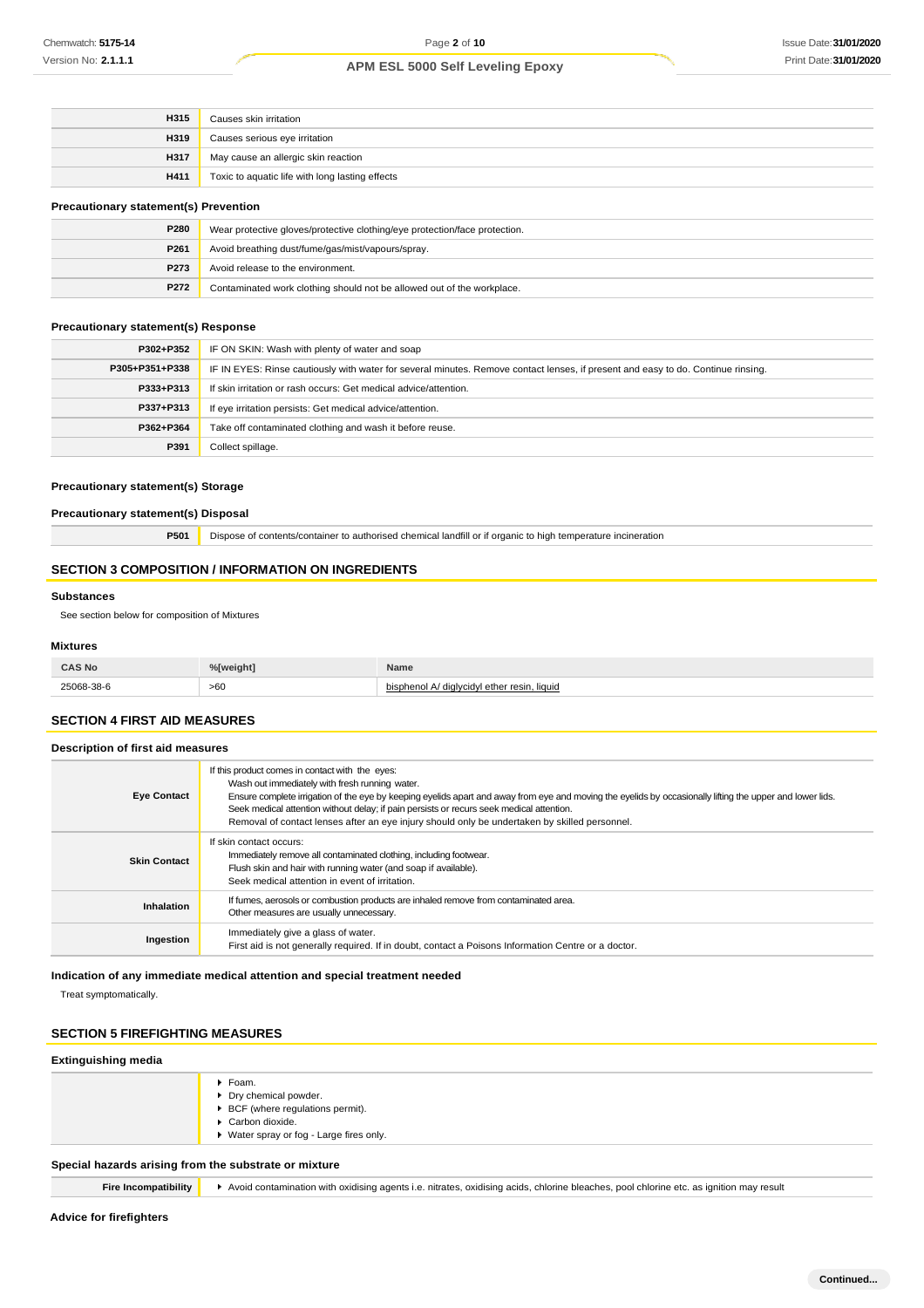| <b>Fire Fighting</b>         | Alert Fire Brigade and tell them location and nature of hazard.<br>Wear breathing apparatus plus protective gloves.<br>Prevent, by any means available, spillage from entering drains or water courses.<br>Use water delivered as a fine spray to control fire and cool adjacent area.<br>DO NOT approach containers suspected to be hot.<br>Cool fire exposed containers with water spray from a protected location.<br>If safe to do so, remove containers from path of fire.<br>Equipment should be thoroughly decontaminated after use. |
|------------------------------|---------------------------------------------------------------------------------------------------------------------------------------------------------------------------------------------------------------------------------------------------------------------------------------------------------------------------------------------------------------------------------------------------------------------------------------------------------------------------------------------------------------------------------------------|
| <b>Fire/Explosion Hazard</b> | Combustible.<br>Slight fire hazard when exposed to heat or flame.<br>Heating may cause expansion or decomposition leading to violent rupture of containers.<br>On combustion, may emit toxic fumes of carbon monoxide (CO).<br>May emit acrid smoke.<br>Mists containing combustible materials may be explosive.<br>Combustion products include,: carbon dioxide (CO2), other pyrolysis products typical of burning organic material                                                                                                        |

### **SECTION 6 ACCIDENTAL RELEASE MEASURES**

### **Personal precautions, protective equipment and emergency procedures**

| <b>Minor Spills</b> | In the event of a spill of a reactive diluent, the focus is on containing the spill to prevent contamination of soil and surface or ground water.<br>If irritating vapors are present, an approved air-purifying respirator with organic vapor canister is recommended for cleaning up spills and leaks.<br>For small spills, reactive diluents should be absorbed with sand.<br>Environmental hazard - contain spillage.<br>Clean up all spills immediately.<br>Avoid breathing vapours and contact with skin and eyes.<br>Control personal contact with the substance, by using protective equipment.<br>Contain and absorb spill with sand, earth, inert material or vermiculite.<br>Wipe up.<br>Place in a suitable, labelled container for waste disposal.                                                                                                                                                                                                                                                                                                                                                                                                                    |
|---------------------|------------------------------------------------------------------------------------------------------------------------------------------------------------------------------------------------------------------------------------------------------------------------------------------------------------------------------------------------------------------------------------------------------------------------------------------------------------------------------------------------------------------------------------------------------------------------------------------------------------------------------------------------------------------------------------------------------------------------------------------------------------------------------------------------------------------------------------------------------------------------------------------------------------------------------------------------------------------------------------------------------------------------------------------------------------------------------------------------------------------------------------------------------------------------------------|
| <b>Major Spills</b> | Environmental hazard - contain spillage.<br>Industrial spills or releases of reactive diluents are infrequent and generally contained. If a large spill does occur, the material should be captured, collected,<br>and reprocessed or disposed of according to applicable governmental requirements.<br>An approved air-purifying respirator with organic-vapor canister is recommended for emergency work.<br>Moderate hazard.<br>Clear area of personnel and move upwind.<br>Alert Fire Brigade and tell them location and nature of hazard.<br>Wear breathing apparatus plus protective gloves.<br>Prevent, by any means available, spillage from entering drains or water course.<br>No smoking, naked lights or ignition sources.<br>Increase ventilation.<br>Stop leak if safe to do so.<br>Contain spill with sand, earth or vermiculite.<br>Collect recoverable product into labelled containers for recycling.<br>Absorb remaining product with sand, earth or vermiculite.<br>Collect solid residues and seal in labelled drums for disposal.<br>Wash area and prevent runoff into drains.<br>If contamination of drains or waterways occurs, advise emergency services. |
|                     | Personal Protective Equipment advice is contained in Section 8 of the SDS.                                                                                                                                                                                                                                                                                                                                                                                                                                                                                                                                                                                                                                                                                                                                                                                                                                                                                                                                                                                                                                                                                                         |

### **SECTION 7 HANDLING AND STORAGE**

| <b>Precautions for safe handling</b> |                                                                                                                                                                                                                                                                                                                                                                                                                                                                                                                                                                                                                                                                                                                                                                                                                                                                                                                                                            |
|--------------------------------------|------------------------------------------------------------------------------------------------------------------------------------------------------------------------------------------------------------------------------------------------------------------------------------------------------------------------------------------------------------------------------------------------------------------------------------------------------------------------------------------------------------------------------------------------------------------------------------------------------------------------------------------------------------------------------------------------------------------------------------------------------------------------------------------------------------------------------------------------------------------------------------------------------------------------------------------------------------|
| Safe handling                        | <b>DO NOT</b> allow clothing wet with material to stay in contact with skin<br>Avoid all personal contact, including inhalation.<br>Wear protective clothing when risk of exposure occurs.<br>Use in a well-ventilated area.<br>Prevent concentration in hollows and sumps.<br>DO NOT enter confined spaces until atmosphere has been checked.<br>Avoid smoking, naked lights or ignition sources.<br>Avoid contact with incompatible materials.<br>When handling, DO NOT eat, drink or smoke.<br>Keep containers securely sealed when not in use.<br>Avoid physical damage to containers.<br>Always wash hands with soap and water after handling.<br>Work clothes should be laundered separately.<br>Use good occupational work practice.<br>Observe manufacturer's storage and handling recommendations contained within this MSDS.<br>Atmosphere should be regularly checked against established exposure standards to ensure safe working conditions. |
| Other information                    | Store in original containers.<br>Keep containers securely sealed.<br>Store in a cool, dry, well-ventilated area.<br>Store away from incompatible materials and foodstuff containers.<br>Protect containers against physical damage and check regularly for leaks.<br>Observe manufacturer's storage and handling recommendations contained within this MSDS.                                                                                                                                                                                                                                                                                                                                                                                                                                                                                                                                                                                               |

### **Conditions for safe storage, including any incompatibilities**

|                    | Metal can or drum                                              |
|--------------------|----------------------------------------------------------------|
| Suitable container | Packaging as recommended by manufacturer.                      |
|                    | Check all containers are clearly labelled and free from leaks. |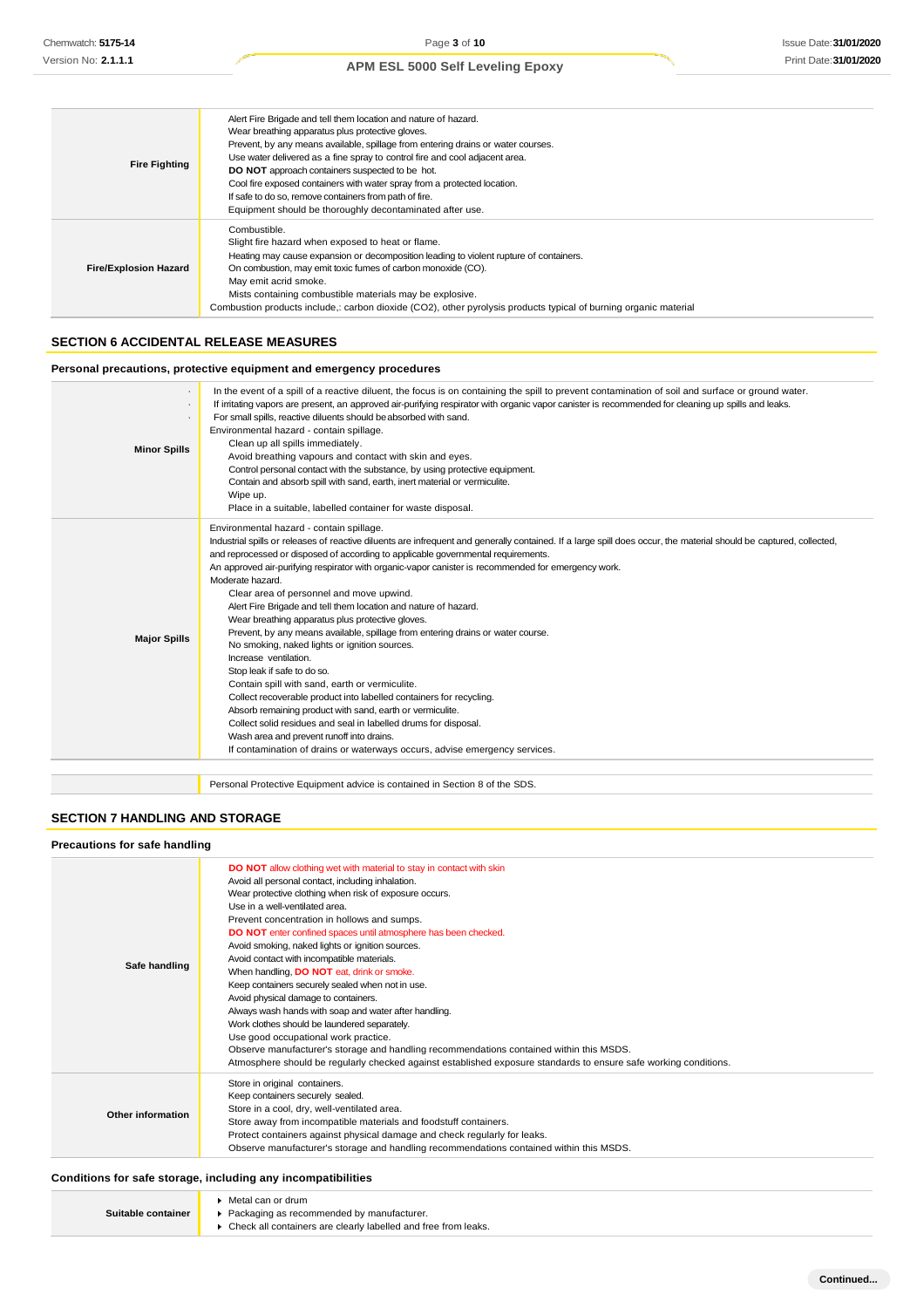Reactive diluents are stable under recommended storage conditions, but can decompose at elevated temperatures.In some cases, decomposition can cause pressure build-up in closed systems. ■ Avoid cross contamination between the two liquid parts of product (kit). If two part products are mixed or allowed to mix in proportions other than manufacturer's recommendation, polymerisation with gelation and evolution of heat (exotherm) may occur.  $\blacktriangleright$  This excess heat may generate toxic vapour Avoid reaction with amines, mercaptans, strong acids and oxidising agents **Storage incompatibility**

### **SECTION 8 EXPOSURE CONTROLS / PERSONAL PROTECTION**

#### **Control parameters**

#### **OCCUPATIONAL EXPOSURE LIMITS (OEL)**

**INGREDIENT DATA**

#### Not Available

#### I **EMERGENCY LIMITS**

| Ingredient                                     | <b>Material name</b>    | TEEL-1            |                     | TEEL-2    | TEEL-3     |
|------------------------------------------------|-------------------------|-------------------|---------------------|-----------|------------|
| bisphenol A/ diglycidyl ether<br>resin, liquid | Epoxy resin (EPON 1001) | $90 \text{ mg/m}$ |                     | 990 mg/m3 | 5900 mg/m3 |
| bisphenol A/ diglycidyl ether<br>resin, liquid | Epoxy resin (EPON 1007) | $90 \text{ mg/m}$ |                     | 990 mg/m3 | 5900 mg/m3 |
| bisphenol A/ diglycidyl ether<br>resin, liquid | Epoxy resin (EPON 820)  | $41 \text{ mg/m}$ |                     | 450 mg/m3 | 2700 mg/m3 |
| bisphenol A/ diglycidyl ether<br>resin, liquid | Epoxy resin ERL-2795    | $32 \text{ mg/m}$ |                     | 350 mg/m3 | 2100 mg/m3 |
|                                                |                         |                   |                     |           |            |
| Ingredient                                     | <b>Original IDLH</b>    |                   | <b>Revised IDLH</b> |           |            |
| bisphenol A/ diglycidyl ether<br>resin, liquid | Not Available           |                   | Not Available       |           |            |
|                                                |                         |                   |                     |           |            |

#### **Exposure controls**

|                         | Engineering controls are used to remove a hazard or place a barrier between the worker and the hazard. Well-designed engineering controls can be highly<br>effective in protecting workers and will typically be independent of worker interactions to provide this high level of protection.<br>The basic types of engineering controls are:<br>Process controls which involve changing the way a job activity or process is done to reduce the risk.<br>Enclosure and/or isolation of emission source which keeps a selected hazard "physically" away from the worker and ventilation that strategically "adds" and<br>"removes" air in the work environment. Ventilation can remove or dilute an air contaminant if designed properly. The design of a ventilation system must match<br>the particular process and chemical or contaminant in use.<br>Employers may need to use multiple types of controls to prevent employee overexposure.<br>General exhaust is adequate under normal operating conditions. Local exhaust ventilation may be required in specific circumstances. If risk of overexposure<br>exists, wear approved respirator. Correct fit is essential to obtain adequate protection. Provide adequate ventilation in warehouse or closed storage areas. Air<br>contaminants generated in the workplace possess varying "escape" velocities which, in turn, determine the "capture velocities" of fresh circulating air required<br>to effectively remove the contaminant. |                                  |                                    |
|-------------------------|--------------------------------------------------------------------------------------------------------------------------------------------------------------------------------------------------------------------------------------------------------------------------------------------------------------------------------------------------------------------------------------------------------------------------------------------------------------------------------------------------------------------------------------------------------------------------------------------------------------------------------------------------------------------------------------------------------------------------------------------------------------------------------------------------------------------------------------------------------------------------------------------------------------------------------------------------------------------------------------------------------------------------------------------------------------------------------------------------------------------------------------------------------------------------------------------------------------------------------------------------------------------------------------------------------------------------------------------------------------------------------------------------------------------------------------------------------------------------------------------------|----------------------------------|------------------------------------|
|                         | Type of Contaminant:                                                                                                                                                                                                                                                                                                                                                                                                                                                                                                                                                                                                                                                                                                                                                                                                                                                                                                                                                                                                                                                                                                                                                                                                                                                                                                                                                                                                                                                                             |                                  | Air Speed:                         |
|                         | solvent, vapours, degreasing etc., evaporating from tank (in still air).                                                                                                                                                                                                                                                                                                                                                                                                                                                                                                                                                                                                                                                                                                                                                                                                                                                                                                                                                                                                                                                                                                                                                                                                                                                                                                                                                                                                                         |                                  | 0.25-0.5 m/s (50-100<br>f/min)     |
| Appropriate engineering | aerosols, fumes from pouring operations, intermittent container filling, low speed conveyer transfers, welding, spray drift, plating<br>acid fumes, pickling (released at low velocity into zone of active generation)                                                                                                                                                                                                                                                                                                                                                                                                                                                                                                                                                                                                                                                                                                                                                                                                                                                                                                                                                                                                                                                                                                                                                                                                                                                                           | 0.5-1 m/s (100-200<br>$f/min.$ ) |                                    |
| controls                | direct spray, spray painting in shallow booths, drum filling, conveyer loading, crusher dusts, gas discharge (active generation into<br>zone of rapid air motion)                                                                                                                                                                                                                                                                                                                                                                                                                                                                                                                                                                                                                                                                                                                                                                                                                                                                                                                                                                                                                                                                                                                                                                                                                                                                                                                                |                                  | 1-2.5 m/s (200-500<br>$f/min.$ )   |
|                         | grinding, abrasive blasting, tumbling, high speed wheel generated dusts (released at high initial velocity into zone of very high rapid<br>air motion).                                                                                                                                                                                                                                                                                                                                                                                                                                                                                                                                                                                                                                                                                                                                                                                                                                                                                                                                                                                                                                                                                                                                                                                                                                                                                                                                          |                                  | 2.5-10 m/s (500-2000<br>$f/min.$ ) |
|                         | Within each range the appropriate value depends on:                                                                                                                                                                                                                                                                                                                                                                                                                                                                                                                                                                                                                                                                                                                                                                                                                                                                                                                                                                                                                                                                                                                                                                                                                                                                                                                                                                                                                                              |                                  |                                    |
|                         | Lower end of the range                                                                                                                                                                                                                                                                                                                                                                                                                                                                                                                                                                                                                                                                                                                                                                                                                                                                                                                                                                                                                                                                                                                                                                                                                                                                                                                                                                                                                                                                           | Upper end of the range           |                                    |
|                         | 1: Room air currents minimal or favourable to capture                                                                                                                                                                                                                                                                                                                                                                                                                                                                                                                                                                                                                                                                                                                                                                                                                                                                                                                                                                                                                                                                                                                                                                                                                                                                                                                                                                                                                                            | 1: Disturbing room air currents  |                                    |
|                         | 2: Contaminants of low toxicity or of nuisance value only.                                                                                                                                                                                                                                                                                                                                                                                                                                                                                                                                                                                                                                                                                                                                                                                                                                                                                                                                                                                                                                                                                                                                                                                                                                                                                                                                                                                                                                       | 2: Contaminants of high toxicity |                                    |
|                         | 3: Intermittent, low production.                                                                                                                                                                                                                                                                                                                                                                                                                                                                                                                                                                                                                                                                                                                                                                                                                                                                                                                                                                                                                                                                                                                                                                                                                                                                                                                                                                                                                                                                 | 3: High production, heavy use    |                                    |
|                         | 4: Small hood-local control only<br>4: Large hood or large air mass in motion                                                                                                                                                                                                                                                                                                                                                                                                                                                                                                                                                                                                                                                                                                                                                                                                                                                                                                                                                                                                                                                                                                                                                                                                                                                                                                                                                                                                                    |                                  |                                    |
|                         | Simple theory shows that air velocity falls rapidly with distance away from the opening of a simple extraction pipe. Velocity generally decreases with the square<br>of distance from the extraction point (in simple cases). Therefore the air speed at the extraction point should be adjusted, accordingly, after reference to<br>distance from the contaminating source. The air velocity at the extraction fan, for example, should be a minimum of 1-2 m/s (200-400 f/min) for extraction of<br>solvents generated in a tank 2 meters distant from the extraction point. Other mechanical considerations, producing performance deficits within the extraction<br>apparatus, make it essential that theoretical air velocities are multiplied by factors of 10 or more when extraction systems are installed or used.                                                                                                                                                                                                                                                                                                                                                                                                                                                                                                                                                                                                                                                                      |                                  |                                    |
|                         |                                                                                                                                                                                                                                                                                                                                                                                                                                                                                                                                                                                                                                                                                                                                                                                                                                                                                                                                                                                                                                                                                                                                                                                                                                                                                                                                                                                                                                                                                                  |                                  |                                    |

**Personal protection**

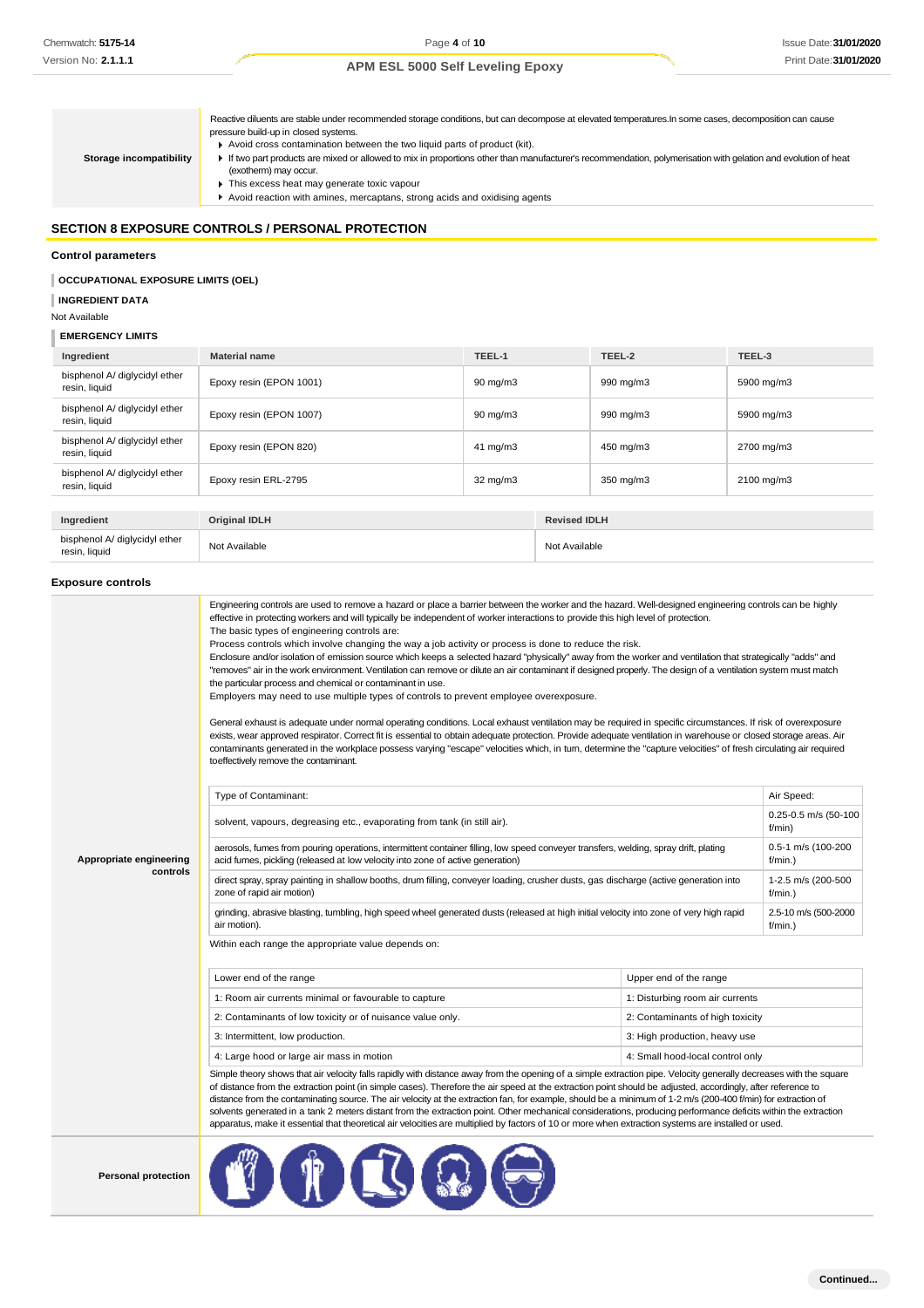| Eye and face protection      | Safety glasses with side shields.<br>Chemical goggles.<br>Contact lenses may pose a special hazard; soft contact lenses may absorb and concentrate irritants. A written policy document, describing the wearing of<br>lenses or restrictions on use, should be created for each workplace or task. This should include a review of lens absorption and adsorption for the class of<br>chemicals in use and an account of injury experience. Medical and first-aid personnel should be trained in their removal and suitable equipment should be<br>readily available. In the event of chemical exposure, begin eye irrigation immediately and remove contact lens as soon as practicable. Lens should be removed<br>at the first signs of eye redness or irritation - lens should be removed in a clean environment only after workers have washed hands thoroughly. [CDC NIOSH<br>Current Intelligence Bulletin 59], [AS/NZS 1336 or national equivalent]                                                                                                                                                                                                                                                                                                                                                                                                                                                                                                                                                                                                                                                                                                                                                                                                                                                                                                                                                                                                                                                                                                                                                                                                                                                                                                                                                                                                                                                                                                                                                       |
|------------------------------|------------------------------------------------------------------------------------------------------------------------------------------------------------------------------------------------------------------------------------------------------------------------------------------------------------------------------------------------------------------------------------------------------------------------------------------------------------------------------------------------------------------------------------------------------------------------------------------------------------------------------------------------------------------------------------------------------------------------------------------------------------------------------------------------------------------------------------------------------------------------------------------------------------------------------------------------------------------------------------------------------------------------------------------------------------------------------------------------------------------------------------------------------------------------------------------------------------------------------------------------------------------------------------------------------------------------------------------------------------------------------------------------------------------------------------------------------------------------------------------------------------------------------------------------------------------------------------------------------------------------------------------------------------------------------------------------------------------------------------------------------------------------------------------------------------------------------------------------------------------------------------------------------------------------------------------------------------------------------------------------------------------------------------------------------------------------------------------------------------------------------------------------------------------------------------------------------------------------------------------------------------------------------------------------------------------------------------------------------------------------------------------------------------------------------------------------------------------------------------------------------------------|
| Skin protection              | See Hand protection below                                                                                                                                                                                                                                                                                                                                                                                                                                                                                                                                                                                                                                                                                                                                                                                                                                                                                                                                                                                                                                                                                                                                                                                                                                                                                                                                                                                                                                                                                                                                                                                                                                                                                                                                                                                                                                                                                                                                                                                                                                                                                                                                                                                                                                                                                                                                                                                                                                                                                        |
| <b>Hands/feet protection</b> | <b>NOTE:</b><br>The material may produce skin sensitisation in predisposed individuals. Care must be taken, when removing gloves and other protective equipment, to avoid<br>all possible skin contact.<br>Contaminated leather items, such as shoes, belts and watch-bands should be removed and destroyed.<br>The selection of suitable gloves does not only depend on the material, but also on further marks of quality which vary from manufacturer to manufacturer. Where<br>the chemical is a preparation of several substances, the resistance of the glove material can not be calculated in advance and has therefore to be checked prior<br>to the application.<br>The exact break through time for substances has to be obtained from the manufacturer of the protective gloves and has to be observed when making a final<br>choice.<br>Suitability and durability of glove type is dependent on usage. Important factors in the selection of gloves include:<br>frequency and duration of contact,<br>chemical resistance of glove material,<br>glove thickness and<br>dexterity<br>Select gloves tested to a relevant standard (e.g. Europe EN 374, US F739, AS/NZS 2161.1 or national equivalent).<br>When prolonged or frequently repeated contact may occur, a glove with a protection class of 5 or higher (breakthrough time greater than 240 minutes<br>according to EN 374, AS/NZS 2161.10.1 or national equivalent) is recommended.<br>When only brief contact is expected, a glove with a protection class of 3 or higher (breakthrough time greater than 60 minutes according to EN 374, AS/NZS<br>2161.10.1 or national equivalent) is recommended.<br>Some glove polymer types are less affected by movement and this should be taken into account when considering gloves for long-term use.<br>Contaminated gloves should be replaced.<br>Gloves must only be wom on clean hands. After using gloves, hands should be washed and dried thoroughly. Application of a non-perfumed moisturiser is<br>recommended.<br>When handling liquid-grade epoxy resins wear chemically protective gloves (e.g nitrile or nitrile-butatoluene rubber), boots and aprons.<br>DO NOT use cotton or leather (which absorb and concentrate the resin), polyvinyl chloride, rubber or polyethylene gloves (which absorb the resin).<br>DO NOT use barrier creams containing emulsified fats and oils as these may absorb the resin; silicone-based barrier creams should be reviewed prior to<br>use. |
| <b>Body protection</b>       | See Other protection below                                                                                                                                                                                                                                                                                                                                                                                                                                                                                                                                                                                                                                                                                                                                                                                                                                                                                                                                                                                                                                                                                                                                                                                                                                                                                                                                                                                                                                                                                                                                                                                                                                                                                                                                                                                                                                                                                                                                                                                                                                                                                                                                                                                                                                                                                                                                                                                                                                                                                       |
| Other protection             | Overalls.<br>P.V.C. apron.<br>Barrier cream.<br>Skin cleansing cream.<br>Eye wash unit.                                                                                                                                                                                                                                                                                                                                                                                                                                                                                                                                                                                                                                                                                                                                                                                                                                                                                                                                                                                                                                                                                                                                                                                                                                                                                                                                                                                                                                                                                                                                                                                                                                                                                                                                                                                                                                                                                                                                                                                                                                                                                                                                                                                                                                                                                                                                                                                                                          |
| <b>Thermal hazards</b>       | Not Available                                                                                                                                                                                                                                                                                                                                                                                                                                                                                                                                                                                                                                                                                                                                                                                                                                                                                                                                                                                                                                                                                                                                                                                                                                                                                                                                                                                                                                                                                                                                                                                                                                                                                                                                                                                                                                                                                                                                                                                                                                                                                                                                                                                                                                                                                                                                                                                                                                                                                                    |

#### **Recommended material(s)**

**GLOVE SELECTION INDEX**

Glove selection is based on a modified presentation of the:

*"***Forsberg Clothing Performance Index".**

The effect(s) of the following substance(s) are taken into account in the *computer-*

*generated* selection:

APM ESL 5000 Self Leveling Epoxy Not Available

| Material                            | CPI |  |
|-------------------------------------|-----|--|
| * CPI - Chemwatch Performance Index |     |  |

A: Best Selection

B: Satisfactory; may degrade after 4 hours continuous immersion C: Poor to Dangerous Choice for other than short term immersion

**NOTE**: As a series of factors will influence the actual performance of the glove, a final selection must be based on detailed observation. -

\* Where the glove is to be used on a short term, casual or infrequent basis, factors such as "feel" or convenience (e.g. disposability), may dictate a choice of gloves which might otherwise be unsuitable following long-term or frequent use. A qualified practitioner should be consulted.

#### **Respiratory protection**

Type A-P Filter of sufficient capacity. (AS/NZS 1716 & 1715, EN 143:2000 & 149:2001, ANSI Z88 or national equivalent)

Where the concentration of gas/particulates in the breathing zone, approaches or exceeds the "Exposure Standard" (or ES), respiratory protection is required.

Degree of protection varies with both face-piece and Class of filter; the nature of protection varies with Type of filter.

| <b>Required Minimum</b><br><b>Protection Factor</b> | <b>Half-Face</b><br>Respirator | <b>Full-Face</b><br>Respirator    | <b>Powered Air</b><br>Respirator       |
|-----------------------------------------------------|--------------------------------|-----------------------------------|----------------------------------------|
| up to $10 \times ES$                                | A-AUS P2                       | -                                 | A-PAPR-AUS /<br>Class 1 P <sub>2</sub> |
| up to $50 \times ES$                                | -                              | A-AUS / Class 1<br>P <sub>2</sub> | -                                      |
| up to $100 \times ES$                               | -                              | $A-2P2$                           | A-PAPR-2 P2 $\land$                    |

^ - Full-face

A(All classes) = Organic vapours, B AUS or B1 = Acid gasses, B2 = Acid gas or hydrogen cyanide(HCN), B3 = Acid gas or hydrogen cyanide(HCN), E = Sulfur dioxide(SO2), G = Agricultural chemicals,  $K =$  Ammonia(NH3), Hg = Mercury, NO = Oxides of nitrogen, MB = Methyl bromide, AX = Low boiling point organic compounds(below 65 degC)

### **SECTION 9 PHYSICAL AND CHEMICAL PROPERTIES**

| Information on basic physical and chemical properties |                                                    |                                                   |               |
|-------------------------------------------------------|----------------------------------------------------|---------------------------------------------------|---------------|
| Appearance                                            | Clear or coloured liquid; does not mix with water. |                                                   |               |
|                                                       |                                                    |                                                   |               |
| <b>Physical state</b>                                 | Liquid                                             | Relative density (Water = 1)                      | 1.12-1.39     |
| Odour                                                 | Not Available                                      | <b>Partition coefficient</b><br>n-octanol / water | Not Available |
| Odour threshold                                       | Not Available                                      | Auto-ignition temperature<br>$(^{\circ}C)$        | >300          |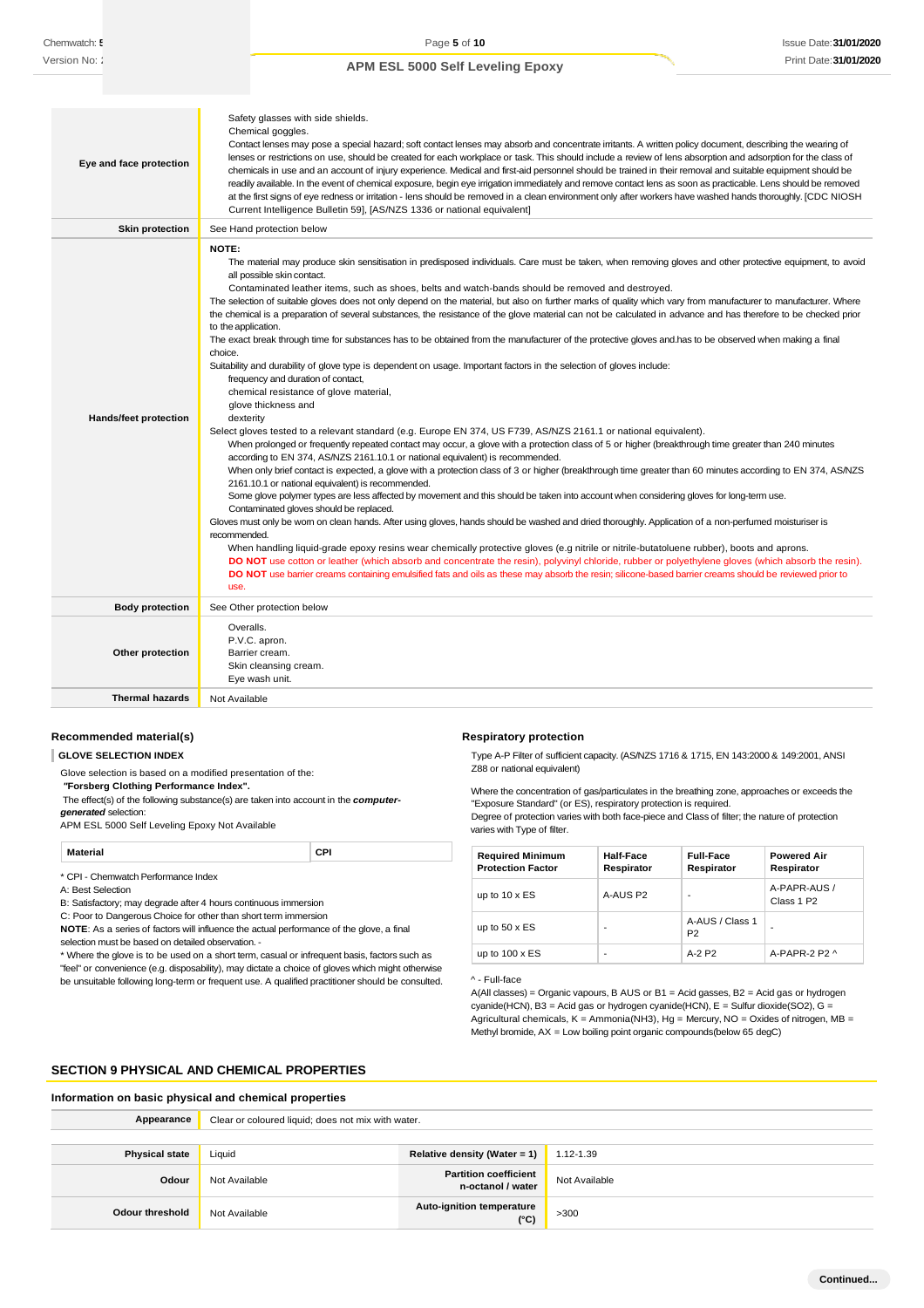| pH (as supplied)                                | Not Applicable | Decomposition<br>temperature           | Not Available             |
|-------------------------------------------------|----------------|----------------------------------------|---------------------------|
| Melting point / freezing<br>point (°C)          | Not Available  | Viscosity (cSt)                        | >140 KU, depend on colour |
| Initial boiling point and<br>boiling range (°C) | >200           | Molecular weight (g/mol)               | Not Applicable            |
| Flash point (°C)                                | >150           | <b>Taste</b>                           | Not Available             |
| <b>Evaporation rate</b>                         | Not Available  | <b>Explosive properties</b>            | Not Available             |
| Flammability                                    | Not Applicable | <b>Oxidising properties</b>            | Not Available             |
| Upper Explosive Limit (%)                       | Not Available  | Surface Tension (dyn/cm or<br>$mN/m$ ) | Not Available             |
| Lower Explosive Limit (%)                       | Not Available  | <b>Volatile Component (%vol)</b>       | < 1                       |
| Vapour pressure (kPa)                           | Negligible     | Gas group                              | Not Available             |
| Solubility in water (g/L)                       | Immiscible     | pH as a solution (1%)                  | Not Applicable            |
| Vapour density (Air = 1)                        | Not Available  | VOC g/L                                | Not Available             |

### **SECTION 10 STABILITY AND REACTIVITY**

| Reactivity                            | See section 7                                                                                                                    |
|---------------------------------------|----------------------------------------------------------------------------------------------------------------------------------|
| <b>Chemical stability</b>             | Unstable in the presence of incompatible materials.<br>Product is considered stable.<br>Hazardous polymerisation will not occur. |
| Possibility of hazardous<br>reactions | See section 7                                                                                                                    |
| <b>Conditions to avoid</b>            | See section 7                                                                                                                    |
| Incompatible materials                | See section 7                                                                                                                    |
| Hazardous decomposition<br>products   | See section 5                                                                                                                    |

## **SECTION 11 TOXICOLOGICAL INFORMATION**

#### **Information on toxicological effects**

| Inhaled                                        | In animal testing, exposure to aerosols of some reactive diluents (notably o-cresol glycidyl ether, CAS RN: 2210-79-9) has been reported to affect the adrenal<br>gland, central nervous system, kidney, liver, ovaries, spleen, testes, thymus, and respiratory tract.<br>Acute effects from inhalation of high vapour concentrations may be chest and nasal irritation with coughing, sneezing, headache and even nausea.                                                                                                                                                                                                                                                                                                                                                                                                                                                                                                                                                                                                                                                                                                                                                                                                                                                                                                                                                                                                                                                                                                                                                                                                                                                  |                   |  |
|------------------------------------------------|------------------------------------------------------------------------------------------------------------------------------------------------------------------------------------------------------------------------------------------------------------------------------------------------------------------------------------------------------------------------------------------------------------------------------------------------------------------------------------------------------------------------------------------------------------------------------------------------------------------------------------------------------------------------------------------------------------------------------------------------------------------------------------------------------------------------------------------------------------------------------------------------------------------------------------------------------------------------------------------------------------------------------------------------------------------------------------------------------------------------------------------------------------------------------------------------------------------------------------------------------------------------------------------------------------------------------------------------------------------------------------------------------------------------------------------------------------------------------------------------------------------------------------------------------------------------------------------------------------------------------------------------------------------------------|-------------------|--|
| Ingestion                                      | Reactive diluents exhibit a range of ingestion hazards. Small amounts swallowed incidental to normal handling operations are not likely to cause injury.<br>However, swallowing larger amounts may cause injury.<br>Male rats exposed to a single oral dose of bisphenol A diglycidyl ether (BADGE) at 750, 1000, and 2000 mg/kg/day showed a significantly increase in the<br>number of immature and maturing sperm on the testis. There were no significant differences with respect to sperm head count, sperm motility, and sperm<br>abnormality in the BADGE treatment groups<br>Ingestion may result in nausea, abdominal irritation, pain and vomiting                                                                                                                                                                                                                                                                                                                                                                                                                                                                                                                                                                                                                                                                                                                                                                                                                                                                                                                                                                                                                |                   |  |
| <b>Skin Contact</b>                            | This material can cause inflammation of the skin on contact in some persons.<br>The material may accentuate any pre-existing dermatitis condition<br>Bisphenol A diglycidyl ether (BADGE) may produce contact dermatitis characterised by erythema and oedema, with weeping followed by crusting and scaling.<br>A liquid resin with a molecular weight of 350 produced severe skin irritation in rabbits when applied daily for 4 hours over 20 days.<br>Following the initial contact there may be a discrete erythematous lesion, confined to the point of contact, which may persist for 48 hours to 10 days; the<br>erythema may give way to a papular, vesicular rash with scaling.<br>In animals uncured resin produces moderate ante-mortem depression, loss of body weight and diarrhoea. Local irritation, inflammation and death resulting<br>from respiratory system depression are recorded. Higher molecular weight resins generally produce lower toxicity.<br>Skin contact with reactive diluents may cause slight to moderate irritation with local redness. Repeated or prolonged skin contact may cause burns.<br>Open cuts, abraded or irritated skin should not be exposed to this material<br>Entry into the blood-stream, through, for example, cuts, abrasions or lesions, may produce systemic injury with harmful effects. Examine the skin prior to the use<br>of the material and ensure that any external damage is suitably protected.                                                                                                                                                                                                         |                   |  |
| Eye                                            | This material can cause eye irritation and damage in some persons.<br>Eye contact with reactive diluents may cause slight to severe irritation with the possibility of chemical burns or moderate to severe corneal injury.                                                                                                                                                                                                                                                                                                                                                                                                                                                                                                                                                                                                                                                                                                                                                                                                                                                                                                                                                                                                                                                                                                                                                                                                                                                                                                                                                                                                                                                  |                   |  |
| <b>Chronic</b>                                 | Skin contact with the material is more likely to cause a sensitisation reaction in some persons compared to the general population.<br>There has been some concem that this material can cause cancer or mutations but there is not enough data to make an assessment.<br>There is some evidence that inhaling this product is more likely to cause a sensitisation reaction in some persons compared to the general population.<br>Bisphenol A diglycidyl ethers (BADGEs) produce sensitisation dermatitis characterised by a papular, vesicular eczema with considerable itching of the back of<br>the hand, the forearm and face and neck. This lesion may persist for 10-14 days after withdrawal from exposure and recur immediately on re-exposure. This<br>dermatitis may persist for longer periods following each exposure but is unlikely to become more intense. Lesions may develop a brownish colour and scaling<br>occurs frequently. Lower molecular weight species produce sensitisation more readily.<br>In mice technical grades of bisphenol A diglycidyl ether produced epidermal tumours and a small increase in the incidence kidney tumours in males and of<br>lymphoreticular/haematopoietic tumours in females. Subcutaneous injection produced a small number of fibrosarcomas in rats.<br>For some reactive diluents, prolonged or repeated skin contact may result in absorption of potentially harmful amounts or allergic skin reactions<br>Exposure to some reactive diluents (notably neopentylglycol diglycidyl ether, CAS RN:17557-23-2) has caused cancer in some animal testing.<br>Glycidyl ethers can cause genetic damage and cancer. |                   |  |
|                                                |                                                                                                                                                                                                                                                                                                                                                                                                                                                                                                                                                                                                                                                                                                                                                                                                                                                                                                                                                                                                                                                                                                                                                                                                                                                                                                                                                                                                                                                                                                                                                                                                                                                                              |                   |  |
| APM ESL 5000 Self Leveling                     | <b>TOXICITY</b>                                                                                                                                                                                                                                                                                                                                                                                                                                                                                                                                                                                                                                                                                                                                                                                                                                                                                                                                                                                                                                                                                                                                                                                                                                                                                                                                                                                                                                                                                                                                                                                                                                                              | <b>IRRITATION</b> |  |
| <b>Epoxy</b>                                   | Not Available                                                                                                                                                                                                                                                                                                                                                                                                                                                                                                                                                                                                                                                                                                                                                                                                                                                                                                                                                                                                                                                                                                                                                                                                                                                                                                                                                                                                                                                                                                                                                                                                                                                                | Not Available     |  |
| bisphenol A/ diglycidyl ether<br>resin, liquid | <b>TOXICITY</b>                                                                                                                                                                                                                                                                                                                                                                                                                                                                                                                                                                                                                                                                                                                                                                                                                                                                                                                                                                                                                                                                                                                                                                                                                                                                                                                                                                                                                                                                                                                                                                                                                                                              | <b>IRRITATION</b> |  |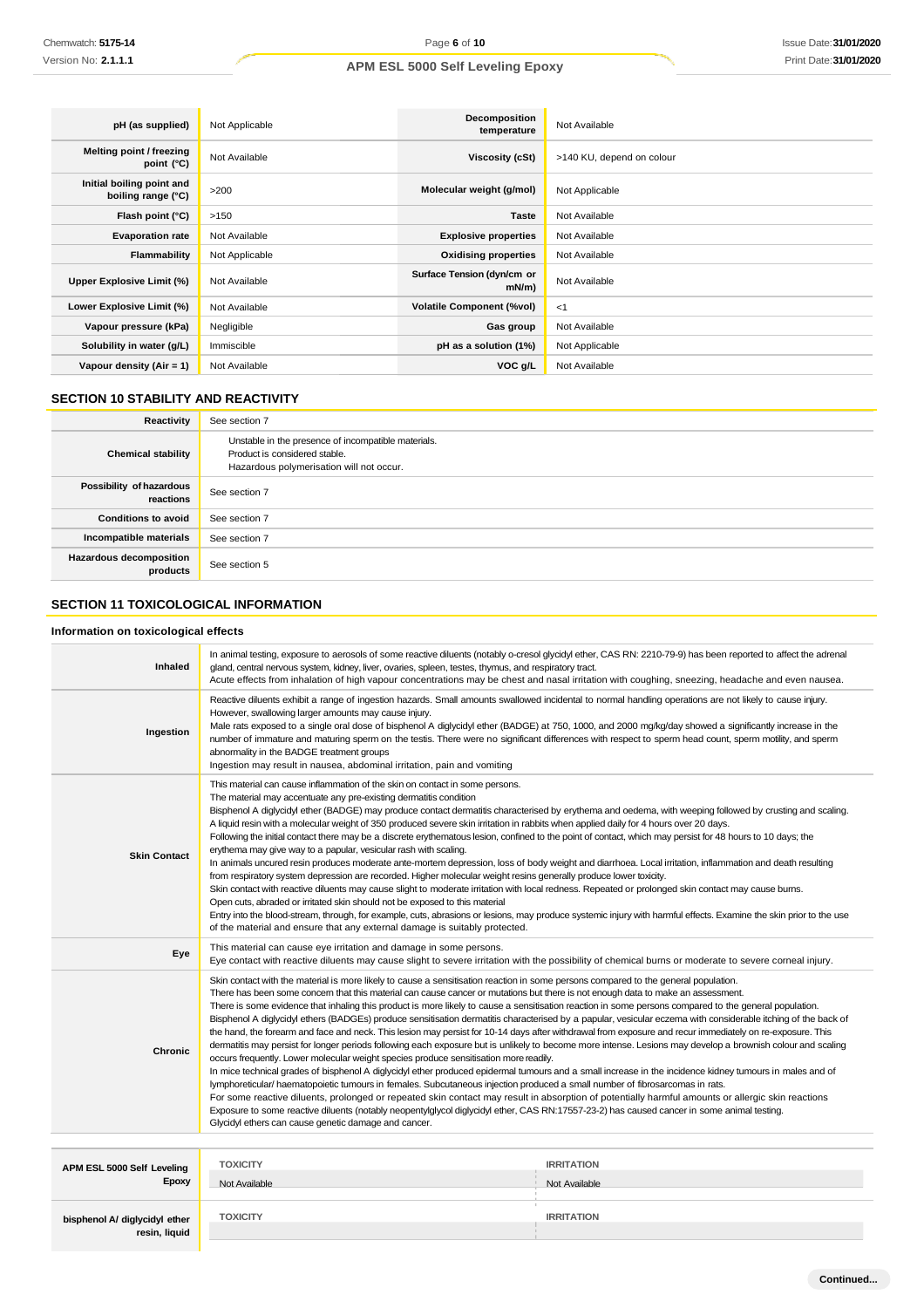|                                                                        | Dermal (rabbit) LD50: 6000 mg/kg**[2]                                                                                                                                                                                                                                                                                                                                                                                                                                                                                                                                                                                                                                                                                                                                                                                                                                                                                                                                                                                                                                                                                                                                                                                                                                                                                                                                                                                                                                                                                                                                                                                                                                                                                                                                                                                                                                                                                                                                                                                                                                                                                                                                                                                                                                                                                                                                                                                                                                                                                                                                                                                                                                                                                                                                                                                                                                                                                                                                                                                                                                                                                                                                                                                                                                                                                                                                                                                                                                                                                                                                                                                               | Eye (rabbit): 100mg - Mild                                                                                                                                                                                                                                                                                                                                                                                                                                                                                                                                                                                                                                                                                                                                                                                                                                                                                                                                                                                                                                                                                                                                                                                                                                                                                                                                                                                                                                                                                                                                                                                                                                                                                                                                                                                                                                                                                                                                                                                                                                                                                                                                                                                                                                                                                                                                                                                                                                                                                                                                                                                                                                                                                                                                                                                                                                                                                                                                                                                                                                                                                                                                                                                                                                                                                                                                                                                                                                                                                                                                                                                                                                                                                                                                                                                                                                                                                                                                                                                           |
|------------------------------------------------------------------------|-------------------------------------------------------------------------------------------------------------------------------------------------------------------------------------------------------------------------------------------------------------------------------------------------------------------------------------------------------------------------------------------------------------------------------------------------------------------------------------------------------------------------------------------------------------------------------------------------------------------------------------------------------------------------------------------------------------------------------------------------------------------------------------------------------------------------------------------------------------------------------------------------------------------------------------------------------------------------------------------------------------------------------------------------------------------------------------------------------------------------------------------------------------------------------------------------------------------------------------------------------------------------------------------------------------------------------------------------------------------------------------------------------------------------------------------------------------------------------------------------------------------------------------------------------------------------------------------------------------------------------------------------------------------------------------------------------------------------------------------------------------------------------------------------------------------------------------------------------------------------------------------------------------------------------------------------------------------------------------------------------------------------------------------------------------------------------------------------------------------------------------------------------------------------------------------------------------------------------------------------------------------------------------------------------------------------------------------------------------------------------------------------------------------------------------------------------------------------------------------------------------------------------------------------------------------------------------------------------------------------------------------------------------------------------------------------------------------------------------------------------------------------------------------------------------------------------------------------------------------------------------------------------------------------------------------------------------------------------------------------------------------------------------------------------------------------------------------------------------------------------------------------------------------------------------------------------------------------------------------------------------------------------------------------------------------------------------------------------------------------------------------------------------------------------------------------------------------------------------------------------------------------------------------------------------------------------------------------------------------------------------|----------------------------------------------------------------------------------------------------------------------------------------------------------------------------------------------------------------------------------------------------------------------------------------------------------------------------------------------------------------------------------------------------------------------------------------------------------------------------------------------------------------------------------------------------------------------------------------------------------------------------------------------------------------------------------------------------------------------------------------------------------------------------------------------------------------------------------------------------------------------------------------------------------------------------------------------------------------------------------------------------------------------------------------------------------------------------------------------------------------------------------------------------------------------------------------------------------------------------------------------------------------------------------------------------------------------------------------------------------------------------------------------------------------------------------------------------------------------------------------------------------------------------------------------------------------------------------------------------------------------------------------------------------------------------------------------------------------------------------------------------------------------------------------------------------------------------------------------------------------------------------------------------------------------------------------------------------------------------------------------------------------------------------------------------------------------------------------------------------------------------------------------------------------------------------------------------------------------------------------------------------------------------------------------------------------------------------------------------------------------------------------------------------------------------------------------------------------------------------------------------------------------------------------------------------------------------------------------------------------------------------------------------------------------------------------------------------------------------------------------------------------------------------------------------------------------------------------------------------------------------------------------------------------------------------------------------------------------------------------------------------------------------------------------------------------------------------------------------------------------------------------------------------------------------------------------------------------------------------------------------------------------------------------------------------------------------------------------------------------------------------------------------------------------------------------------------------------------------------------------------------------------------------------------------------------------------------------------------------------------------------------------------------------------------------------------------------------------------------------------------------------------------------------------------------------------------------------------------------------------------------------------------------------------------------------------------------------------------------------------------------------------|
|                                                                        | dermal (rat) LD50: >800 mg/kg <sup>[1]</sup>                                                                                                                                                                                                                                                                                                                                                                                                                                                                                                                                                                                                                                                                                                                                                                                                                                                                                                                                                                                                                                                                                                                                                                                                                                                                                                                                                                                                                                                                                                                                                                                                                                                                                                                                                                                                                                                                                                                                                                                                                                                                                                                                                                                                                                                                                                                                                                                                                                                                                                                                                                                                                                                                                                                                                                                                                                                                                                                                                                                                                                                                                                                                                                                                                                                                                                                                                                                                                                                                                                                                                                                        |                                                                                                                                                                                                                                                                                                                                                                                                                                                                                                                                                                                                                                                                                                                                                                                                                                                                                                                                                                                                                                                                                                                                                                                                                                                                                                                                                                                                                                                                                                                                                                                                                                                                                                                                                                                                                                                                                                                                                                                                                                                                                                                                                                                                                                                                                                                                                                                                                                                                                                                                                                                                                                                                                                                                                                                                                                                                                                                                                                                                                                                                                                                                                                                                                                                                                                                                                                                                                                                                                                                                                                                                                                                                                                                                                                                                                                                                                                                                                                                                                      |
|                                                                        | Oral (rat) LD50: >2400 mg/kg*d <sup>[2]</sup>                                                                                                                                                                                                                                                                                                                                                                                                                                                                                                                                                                                                                                                                                                                                                                                                                                                                                                                                                                                                                                                                                                                                                                                                                                                                                                                                                                                                                                                                                                                                                                                                                                                                                                                                                                                                                                                                                                                                                                                                                                                                                                                                                                                                                                                                                                                                                                                                                                                                                                                                                                                                                                                                                                                                                                                                                                                                                                                                                                                                                                                                                                                                                                                                                                                                                                                                                                                                                                                                                                                                                                                       |                                                                                                                                                                                                                                                                                                                                                                                                                                                                                                                                                                                                                                                                                                                                                                                                                                                                                                                                                                                                                                                                                                                                                                                                                                                                                                                                                                                                                                                                                                                                                                                                                                                                                                                                                                                                                                                                                                                                                                                                                                                                                                                                                                                                                                                                                                                                                                                                                                                                                                                                                                                                                                                                                                                                                                                                                                                                                                                                                                                                                                                                                                                                                                                                                                                                                                                                                                                                                                                                                                                                                                                                                                                                                                                                                                                                                                                                                                                                                                                                                      |
|                                                                        | Oral (rat) LD50: 13447 mg/kg <sup>[1]</sup>                                                                                                                                                                                                                                                                                                                                                                                                                                                                                                                                                                                                                                                                                                                                                                                                                                                                                                                                                                                                                                                                                                                                                                                                                                                                                                                                                                                                                                                                                                                                                                                                                                                                                                                                                                                                                                                                                                                                                                                                                                                                                                                                                                                                                                                                                                                                                                                                                                                                                                                                                                                                                                                                                                                                                                                                                                                                                                                                                                                                                                                                                                                                                                                                                                                                                                                                                                                                                                                                                                                                                                                         |                                                                                                                                                                                                                                                                                                                                                                                                                                                                                                                                                                                                                                                                                                                                                                                                                                                                                                                                                                                                                                                                                                                                                                                                                                                                                                                                                                                                                                                                                                                                                                                                                                                                                                                                                                                                                                                                                                                                                                                                                                                                                                                                                                                                                                                                                                                                                                                                                                                                                                                                                                                                                                                                                                                                                                                                                                                                                                                                                                                                                                                                                                                                                                                                                                                                                                                                                                                                                                                                                                                                                                                                                                                                                                                                                                                                                                                                                                                                                                                                                      |
| Legend:                                                                | extracted from RTECS - Register of Toxic Effect of chemical Substances                                                                                                                                                                                                                                                                                                                                                                                                                                                                                                                                                                                                                                                                                                                                                                                                                                                                                                                                                                                                                                                                                                                                                                                                                                                                                                                                                                                                                                                                                                                                                                                                                                                                                                                                                                                                                                                                                                                                                                                                                                                                                                                                                                                                                                                                                                                                                                                                                                                                                                                                                                                                                                                                                                                                                                                                                                                                                                                                                                                                                                                                                                                                                                                                                                                                                                                                                                                                                                                                                                                                                              | 1. Value obtained from Europe ECHA Registered Substances - Acute toxicity 2.* Value obtained from manufacturer's SDS. Unless otherwise specified data                                                                                                                                                                                                                                                                                                                                                                                                                                                                                                                                                                                                                                                                                                                                                                                                                                                                                                                                                                                                                                                                                                                                                                                                                                                                                                                                                                                                                                                                                                                                                                                                                                                                                                                                                                                                                                                                                                                                                                                                                                                                                                                                                                                                                                                                                                                                                                                                                                                                                                                                                                                                                                                                                                                                                                                                                                                                                                                                                                                                                                                                                                                                                                                                                                                                                                                                                                                                                                                                                                                                                                                                                                                                                                                                                                                                                                                                |
| <b>BISPHENOL A/</b><br><b>DIGLYCIDYL ETHER</b><br><b>RESIN, LIQUID</b> | The following information refers to contact allergens as a group and may not be specific to this product.<br>involves a cell-mediated (T lymphocytes) immune reaction of the delayed type. Other allergic skin reactions, e.g. contact urticaria, involve antibody-<br>produce an allergic test reaction in more than 1% of the persons tested.<br>of endocrine disruptors that mimic oestrogens is widely used in industry, particularly in plastics<br>Bisphenol A (BPA) and some related compounds exhibit oestrogenic activity in human breast cancer cell line MCF-7, but there were remarkable<br>hormone in a thyroid hormone-dependent manner. However, BPA and several other derivatives did not show such activity. Results suggest that the<br>4-hydroxyl group of the A-phenyl ring and the B-phenyl ring of BPA derivatives are required for these hormonal activities, and substituents at the<br>3,5-positions of the phenyl rings and the bridging alkyl moiety markedly influence the activities.<br>longer the alkyl substituent at the bridging carbon, the lower the concentration needed for maximal cell yield; the most active compound contained two<br>hydrogen bonding to the acceptor site of the oestrogen receptor.<br>The substance is classified by IARC as Group 3:<br><b>NOT</b> classifiable as to its carcinogenicity to humans.<br>Evidence of carcinogenicity may be inadequate or limited in animal testing.<br>In mice, dermal application of bisphenol A diglycidyl ether (BADGE) (1, 10, or 100 mg/kg) for 13 weeks produced mild to moderate chronic active<br>produced chronic dermatitis at all dose levels in males and at >100 mg/kg in females (as well as in a satellite group of females given 1000 mg/kg).<br>for reproductive effects was 750 mg/kg.<br>Carcinogenicity: IARC concluded that "there is limited evidence for the carcinogenicity of bisphenol A diglycidyl ether in experimental animals." Its<br>overall evaluation was "Bisphenol A diglycidyl ether is not classifiable as to its carcinogenicity to humans (Group 3).<br>dermally exposed to BADGE (1, 100, or 1000 mg/kg) showed no evidence of dermal carcinogenicity but did have low incidences of tumours in the oral<br>cavity (U.S. EPA, 1997).<br>Genotoxicity: In S. typhimurium strains TA100 and TA1535, BADGE (10-10,000 ug/plate) was mutagenic with and without S9; negative results were<br>mouse host-mediated assay (1000 mg/kg), micronucleus test (1000 mg/kg), and dominant lethal assay (~3000 mg/kg).<br>Immunotoxicity: Intracutaneous injection of diluted BADGE (0.1 mL) three times per week on alternate days (total of 8 injections) followed by a<br>three-week incubation period and a challenge dose produced sensitisation in 19 of 20 quinea pigs<br>BADGE migrates at the same level into all types of food, the estimated per capita daily intake for a 60-kg individual is approximately 0.16 ug/kg body<br>weight/day. A review of one- and two-generation reproduction studies and developmental investigations found no evidence of reproductive or endocrine<br>tests is supported by negative results from both in vivo and in vitro assays designed specifically to detect oestrogenic and androgenic properties of<br>and a NOAEL of 15 mg/kg body weigh/day (male rats) from the 2-year carcinogenicity study. Both NOAELS are considered appropriate for risk<br>use in articles intended to come into contact with foodstuffs.<br>Foetoxicity has been observed in animal studies Oral (rabbit, female) NOEL 180 mg/kg (teratogenicity; NOEL (maternal 60 mg/kg | Contact allergies quickly manifest themselves as contact eczema, more rarely as urticaria or Quincke's oedema. The pathogenesis of contact eczema<br>mediated immune reactions. The significance of the contact allergen is not simply determined by its sensitisation potential: the distribution of the substance<br>and the opportunities for contact with it are equally important. A weakly sensitising substance which is widely distributed can be a more important allergen<br>than one with stronger sensitising potential with which few individuals come into contact. From a clinical point of view, substances are noteworthy if they<br>The chemical structure of hydroxylated diphenylalkanes or bisphenols consists of two phenolic rings joined together through a bridging carbon. This class<br>differences in activity. Several derivatives of BPA exhibited significant thyroid hormonal activity towards rat pituitary cell line GH3, which releases growth<br>Bisphenols promoted cell proliferation and increased the synthesis and secretion of cell type-specific proteins. When ranked by proliferative potency, the<br>propyl chains at the bridging carbon. Bisphenols with two hydroxyl groups in the para position and an angular configuration are suitable for appropriate<br>dermatitis. At the high dose, spongiosis and epidermal micro abscess formation were observed. In rats, dermal application of BADGE (10, 100, or 1000<br>mg/kg) for 13 weeks resulted in a decrease in body weight at the high dose. The no-observable effect level (NOEL) for dermal exposure was 100 mg/kg for<br>both sexes. In a separate study, application of BADGE (same doses) five times per week for ~13 weeks not only caused a decrease in body weight but also<br>Reproductive and Developmental Toxicity: BADGE (50, 540, or 750 mg/kg) administered to rats via gavage for 14 weeks (P1) or 12 weeks (P2)<br>produced decreased body weight in all males at the mid dose and in both males and females at the high dose, but had no reproductive effects. The NOEL<br>In a lifetime tumourigenicity study in which 90-day-old C3H mice received three dermal applications per week of BADGE (undiluted dose) for 23 months,<br>only one out of 32 animals developed a papilloma after 16 months. A retest, in which skin paintings were done for 27 months, however, produced no tumours<br>(Weil et al., 1963). In another lifetime skin-painting study, BADGE (dose n.p.) was also reported to be noncarcinogenic to the skin of C3H mice; it was,<br>however, weakly carcinogenic to the skin of C57BL/6 mice (Holland et al., 1979; cited by Canter et al., 1986). In a two-year bioassay, female Fisher 344 rats<br>obtained in TA98 and TA1537 (Canter et al., 1986; Pullin, 1977). In a spot test, BADGE (0.05 or 10.00 mg) failed to show mutagenicity in strains TA98 and<br>TA100 (Wade et al., 1979). Negative results were also obtained in the body fluid test using urine of female BDF and ICR mice (1000 mg/kg BADGE), the<br>Consumer exposure to BADGE is almost exclusively from migration of BADGE from can coatings into food. Using a worst-case scenario that assumes<br>toxicity, the upper ranges of dosing being determined by maternal toxicity. The lack of endocrine toxicity in the reproductive and developmental toxicological<br>BADGE. An examination of data from sub-chronic and chronic toxicological studies support a NOAEL of 50 mg/ kg/body weight day from the 90-day study,<br>assessment. Comparing the estimated daily human intake of 0.16 ug/kg body weight/day with the NOAELS of 50 and 15 mg/kg body weight/day shows<br>human exposure to BADGE from can coatings is between 250,000 and 100,000-fold lower than the NOAELs from the most sensitive toxicology tests. These<br>large margins of safety together with lack of reproductive, developmental, endocrine and carcinogenic effects supports the continued use of BADGE for |
| <b>Acute Toxicity</b>                                                  |                                                                                                                                                                                                                                                                                                                                                                                                                                                                                                                                                                                                                                                                                                                                                                                                                                                                                                                                                                                                                                                                                                                                                                                                                                                                                                                                                                                                                                                                                                                                                                                                                                                                                                                                                                                                                                                                                                                                                                                                                                                                                                                                                                                                                                                                                                                                                                                                                                                                                                                                                                                                                                                                                                                                                                                                                                                                                                                                                                                                                                                                                                                                                                                                                                                                                                                                                                                                                                                                                                                                                                                                                                     | Carcinogenicity<br>$\circ$                                                                                                                                                                                                                                                                                                                                                                                                                                                                                                                                                                                                                                                                                                                                                                                                                                                                                                                                                                                                                                                                                                                                                                                                                                                                                                                                                                                                                                                                                                                                                                                                                                                                                                                                                                                                                                                                                                                                                                                                                                                                                                                                                                                                                                                                                                                                                                                                                                                                                                                                                                                                                                                                                                                                                                                                                                                                                                                                                                                                                                                                                                                                                                                                                                                                                                                                                                                                                                                                                                                                                                                                                                                                                                                                                                                                                                                                                                                                                                                           |

| <b>Acute Toxicity</b>                       | ◡            | Carcinogenicity                 | $\scriptstyle\sim$                                                                                                                                                                                                           |
|---------------------------------------------|--------------|---------------------------------|------------------------------------------------------------------------------------------------------------------------------------------------------------------------------------------------------------------------------|
| <b>Skin Irritation/Corrosion</b>            | $\checkmark$ | Reproductivity                  | Ø                                                                                                                                                                                                                            |
| <b>Serious Eye</b><br>Damage/Irritation     | $\checkmark$ | <b>STOT - Single Exposure</b>   | 0                                                                                                                                                                                                                            |
| <b>Respiratory or Skin</b><br>sensitisation | $\checkmark$ | <b>STOT - Repeated Exposure</b> | ◎                                                                                                                                                                                                                            |
| Mutagenicity                                | ∾            | <b>Aspiration Hazard</b>        | $\circledcirc$                                                                                                                                                                                                               |
|                                             |              | Legend:                         | $\blacktriangleright$ - Data required to make classification available<br>$\blacktriangleright$ - Data available but does not fill the criteria for classification<br>$\bigcirc$ – Data Not Available to make classification |

### **SECTION 12 ECOLOGICAL INFORMATION**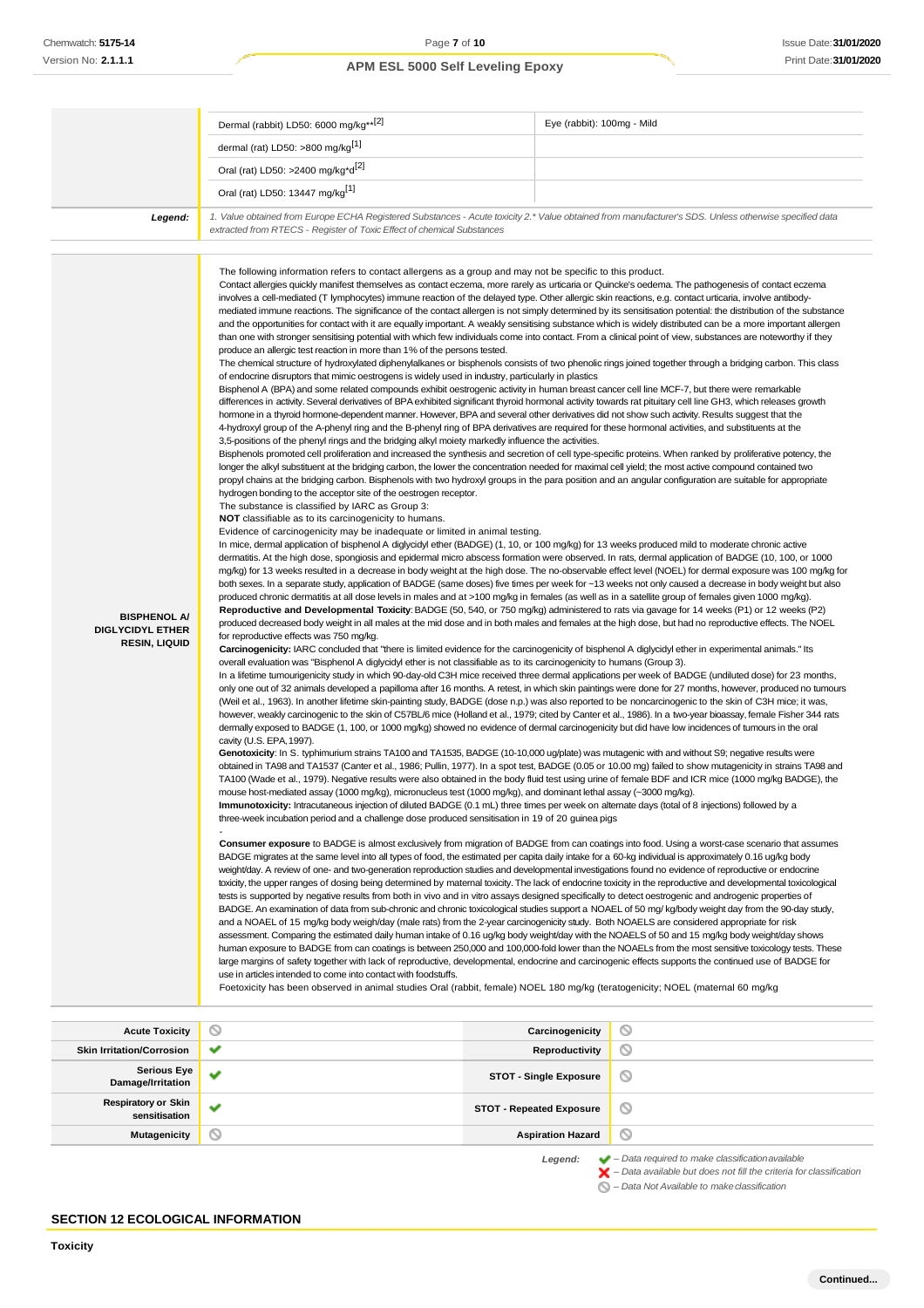Toxic to aquatic organisms, may cause long-term adverse effects in the aquatic environment.

Do NOT allow product to come in contact with surface waters or to intertidal areas below the mean high water mark. Do not contaminate water when cleaning equipment or disposing of equipment wash-waters.

Wastes resulting from use of the product must be disposed of on site or at approved waste sites.

Reactive diluents generally have a low to moderate potential for bioconcentration (tendency to accumulate in the food chain) and a high to very high potential for mobility in soil. Small amounts that escape to the atmosphere will photodegrade.

They would not be expected to persist in the environment.

Most reactive diluents should be considered slightly to moderately toxic to aquatic organisms on an acute basis while some might also be considered harmful to the environment. Reactive diluents which are only slightly soluble in water and do not evaporate quickly are expected to sink to the bottom or float to the top, depending on the density, where they would be expected to biodegrade slowly.

#### **DO NOT** discharge into sewer or waterways.

#### **Persistence and degradability**

| Ingredient                                     | Persistence: Water/Soil | <b>Persistence: Air</b> |
|------------------------------------------------|-------------------------|-------------------------|
| bisphenol A/ diglycidyl ether<br>resin, liquid | HIGH                    | <b>HIGH</b>             |

#### **Bioaccumulative potential**

| Ingredient                                     | <b>Bioaccumulation</b> |  |
|------------------------------------------------|------------------------|--|
| bisphenol A/ diglycidyl ether<br>resin, liquid | LOW (LogKOW = 2.6835)  |  |
| Mobility in soil                               |                        |  |

| naredient                                      | <b>Mobility</b>       |
|------------------------------------------------|-----------------------|
| bisphenol A/ diglycidyl ether<br>resin, liquid | LOW ( $KOC = 51.43$ ) |
|                                                |                       |

### **SECTION 13 DISPOSAL CONSIDERATIONS**

### **Waste treatment methods**

|                     | • Containers may still present a chemical hazard/ danger when empty.<br>Return to supplier for reuse/ recycling if possible.<br>Otherwise:                                                                                                 |  |  |  |
|---------------------|--------------------------------------------------------------------------------------------------------------------------------------------------------------------------------------------------------------------------------------------|--|--|--|
|                     | If container can not be cleaned sufficiently well to ensure that residuals do not remain or if the container cannot be used to store the same product, then<br>puncture containers, to prevent re-use, and bury at an authorised landfill. |  |  |  |
|                     | ▶ Where possible retain label warnings and MSDS and observe all notices pertaining to the product.                                                                                                                                         |  |  |  |
|                     | Legislation addressing waste disposal requirements may differ by country, state and/ or territory. Each user must refer to laws operating in their area. In some                                                                           |  |  |  |
|                     | areas, certain wastes must be tracked.                                                                                                                                                                                                     |  |  |  |
|                     | A Hierarchy of Controls seems to be common - the user should investigate:                                                                                                                                                                  |  |  |  |
|                     | Reduction                                                                                                                                                                                                                                  |  |  |  |
|                     | Reuse                                                                                                                                                                                                                                      |  |  |  |
| Product / Packaging | $\blacktriangleright$ Recycling                                                                                                                                                                                                            |  |  |  |
| disposal            | Disposal (if all else fails)                                                                                                                                                                                                               |  |  |  |
|                     | This material may be recycled if unused, or if it has not been contaminated so as to make it unsuitable for its intended use. If it has been contaminated, it may be                                                                       |  |  |  |
|                     | possible to reclaim the product by filtration, distillation or some other means. Shelf life considerations should also be applied in making decisions of this type.                                                                        |  |  |  |
|                     | Note that properties of a material may change in use, and recycling or reuse may not always be appropriate.                                                                                                                                |  |  |  |
|                     | • DO NOT allow wash water from cleaning or process equipment to enter drains.                                                                                                                                                              |  |  |  |
|                     | It may be necessary to collect all wash water for treatment before disposal.                                                                                                                                                               |  |  |  |
|                     | In all cases disposal to sewer may be subject to local laws and regulations and these should be considered first.                                                                                                                          |  |  |  |
|                     | • Where in doubt contact the responsible authority.                                                                                                                                                                                        |  |  |  |
|                     | Recycle wherever possible or consult manufacturer for recycling options.                                                                                                                                                                   |  |  |  |
|                     | Consult State Land Waste Authority fordisposal.                                                                                                                                                                                            |  |  |  |
|                     | Bury or incinerate residue at an approved site.                                                                                                                                                                                            |  |  |  |
|                     | Recycle containers if possible, or dispose of in an authorised landfill.                                                                                                                                                                   |  |  |  |

#### **SECTION 14 TRANSPORT INFORMATION**

#### **Labels Required**

**Marine Pollutant**

**Land transport (UN)**

| <b>UN number</b>            | 3082                                                                                                       |
|-----------------------------|------------------------------------------------------------------------------------------------------------|
| Packing group               | Ш                                                                                                          |
| UN proper shipping name     | ENVIRONMENTALLY HAZARDOUS SUBSTANCE, LIQUID, N.O.S. (contains bisphenol A/ diglycidyl ether resin, liquid) |
| <b>Environmental hazard</b> | No relevant data                                                                                           |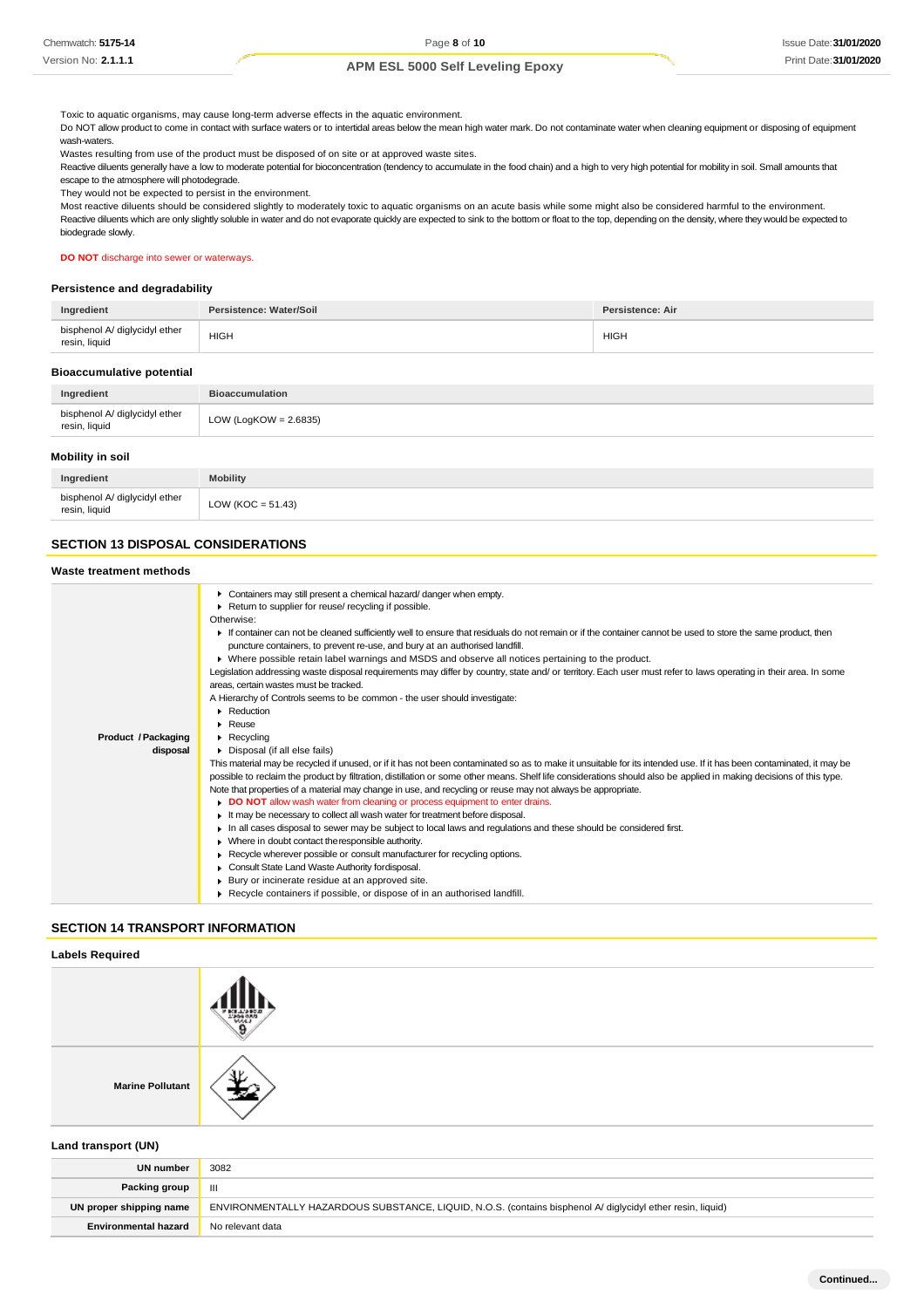| Transport hazard class(es)   | Class<br>9<br>Subrisk<br>Not Applicable                         |
|------------------------------|-----------------------------------------------------------------|
| Special precautions for user | Special provisions<br>274;331;335;375<br>Limited quantity<br>5L |

### **Air transport (ICAO-IATA / DGR)**

| <b>UN number</b>             | 3082                                                                                                                                                                                                                                                                                        |                                                                                                              |                                                                |  |
|------------------------------|---------------------------------------------------------------------------------------------------------------------------------------------------------------------------------------------------------------------------------------------------------------------------------------------|--------------------------------------------------------------------------------------------------------------|----------------------------------------------------------------|--|
| Packing group                | Ш                                                                                                                                                                                                                                                                                           |                                                                                                              |                                                                |  |
| UN proper shipping name      |                                                                                                                                                                                                                                                                                             | Environmentally hazardous substance, liquid, n.o.s. * (contains bisphenol A/ diglycidyl ether resin, liquid) |                                                                |  |
| <b>Environmental hazard</b>  | No relevant data                                                                                                                                                                                                                                                                            |                                                                                                              |                                                                |  |
| Transport hazard class(es)   | <b>ICAO/IATA Class</b><br>ICAO / IATA Subrisk<br><b>ERG Code</b>                                                                                                                                                                                                                            | 9<br>Not Applicable<br>9L                                                                                    |                                                                |  |
| Special precautions for user | Special provisions<br>Cargo Only Packing Instructions<br>Cargo Only Maximum Qty / Pack<br>Passenger and Cargo Packing Instructions<br>Passenger and Cargo Maximum Qty / Pack<br>Passenger and Cargo Limited Quantity Packing Instructions<br>Passenger and Cargo Limited Maximum Qty / Pack |                                                                                                              | A97 A158 A197<br>964<br>450L<br>964<br>450L<br>Y964<br>30 kg G |  |

### **Sea transport (IMDG-Code / GGVSee)**

| <b>UN number</b>             | 3082                                                                 |                                                                                                            |
|------------------------------|----------------------------------------------------------------------|------------------------------------------------------------------------------------------------------------|
| Packing group                | Ш                                                                    |                                                                                                            |
| UN proper shipping name      |                                                                      | ENVIRONMENTALLY HAZARDOUS SUBSTANCE, LIQUID, N.O.S. (contains bisphenol A/ diglycidyl ether resin, liquid) |
| <b>Environmental hazard</b>  | Not Applicable                                                       |                                                                                                            |
| Transport hazard class(es)   | <b>IMDG Class</b><br>9<br>Not Applicable<br><b>IMDG Subrisk</b>      |                                                                                                            |
| Special precautions for user | <b>EMS Number</b><br>Special provisions<br><b>Limited Quantities</b> | $F-A$ , S-F<br>274 335<br>5L                                                                               |

### **SECTION 15 REGULATORY INFORMATION**

**Safety, health and environmental regulations / legislation specific for the substance or mixture**

**BISPHENOL A/ DIGLYCIDYL ETHER RESIN, LIQUID(25068-38-6) IS FOUND ON THE FOLLOWING REGULATORY LISTS** Not Applicable

| <b>National Inventory</b>               | <b>Status</b>                                                                                                                                                                            |
|-----------------------------------------|------------------------------------------------------------------------------------------------------------------------------------------------------------------------------------------|
| Australia - AICS                        | Y                                                                                                                                                                                        |
| Canada - DSL                            | Y                                                                                                                                                                                        |
| Canada - NDSL                           | N (bisphenol A/ diglycidyl ether resin, liquid)                                                                                                                                          |
| China - IECSC                           | Y                                                                                                                                                                                        |
| Europe - EINEC / ELINCS /<br><b>NLP</b> | Y                                                                                                                                                                                        |
| Japan - ENCS                            | Y                                                                                                                                                                                        |
| Korea - KECI                            | Y                                                                                                                                                                                        |
| New Zealand - NZIoC                     | Y                                                                                                                                                                                        |
| Philippines - PICCS                     | Υ                                                                                                                                                                                        |
| USA - TSCA                              | Y                                                                                                                                                                                        |
| Legend:                                 | Y = All ingredients are on the inventory N = Not determined or one or more ingredients are not on the inventory and are not exempt from listing(see specific<br>ingredients in brackets) |

### **SECTION 16 OTHER INFORMATION**

**Other information**